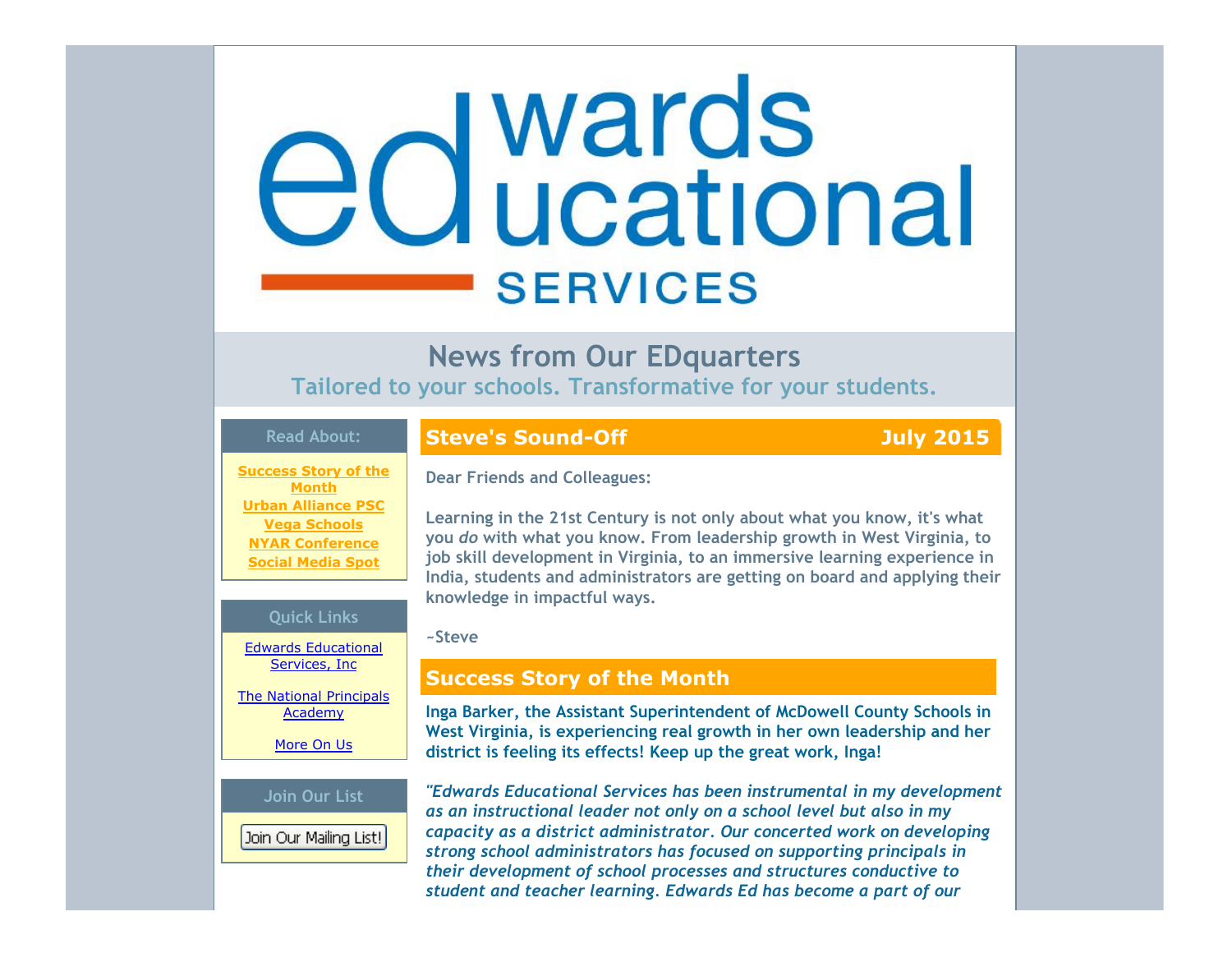*district's team and helped us work together to ultimately meet the needs of our students and teachers."*

**Inga Barker, Assistant Superintendent, McDowell County Schools**



# **Urban Alliance Public Speaking Challenge**

**Edwards Educational Services was honored to serve as a judge this July 31 at the Urban Alliance Public Speaking Challenge at the US Patent and Trademark Office in Alexandria, Virginia. Urban Alliance empowers under‐resourced youth to aspire, work and succeed through paid internships, formal training, and mentorship. Congrats to all of the outstanding interns who participated in the challenge!**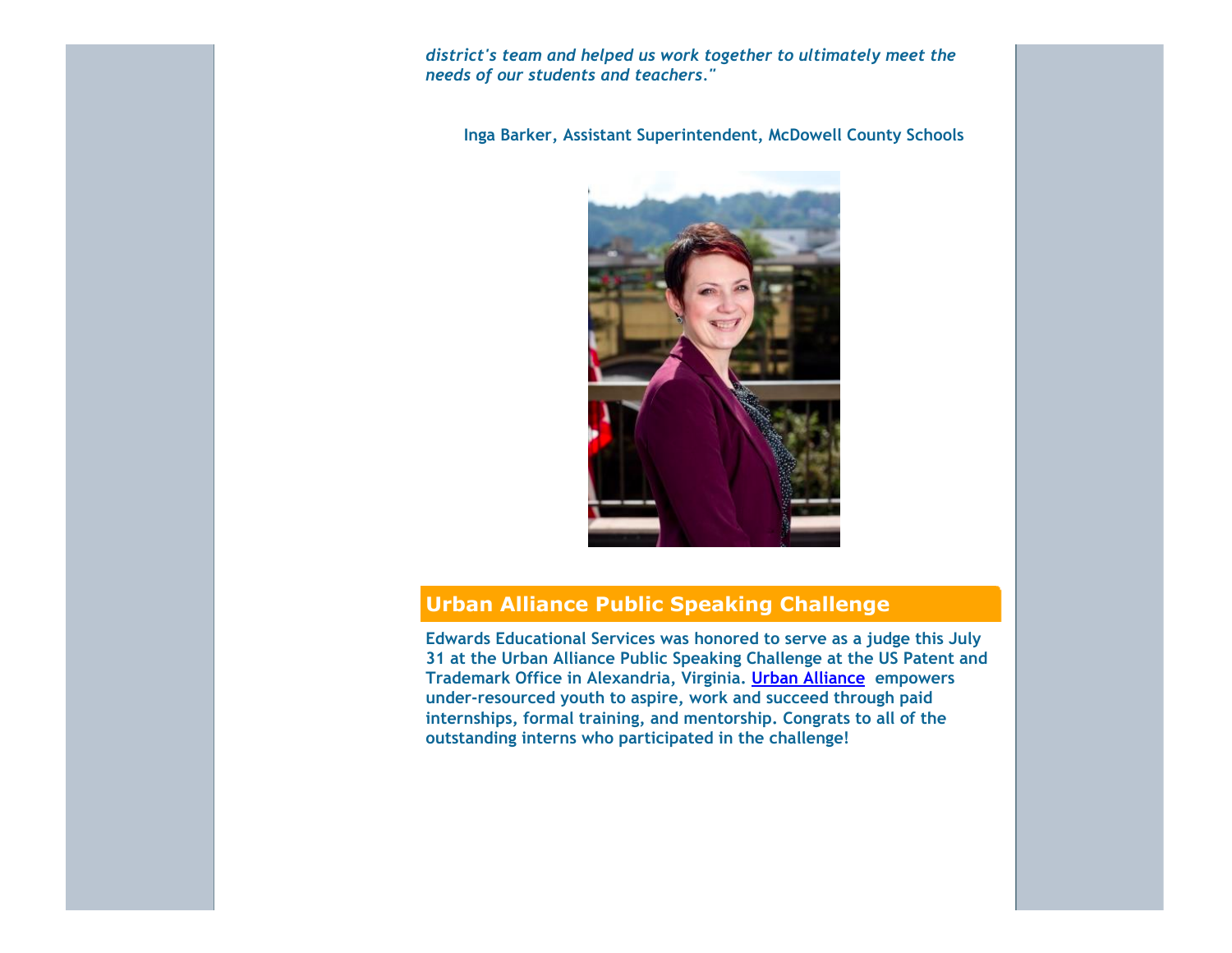

# **Vega Schools Parent Exhibition**

**This July 25‐26, Steve Edwards, one of the Co‐Founders of Vega Schools, spoke to hundreds of parents at a School Exhibition in Gurgaon, India. Parents were excited to learn about Vega Schools, which features 21st Century Learning principles, and Steve and staff were certainly excited to share!**

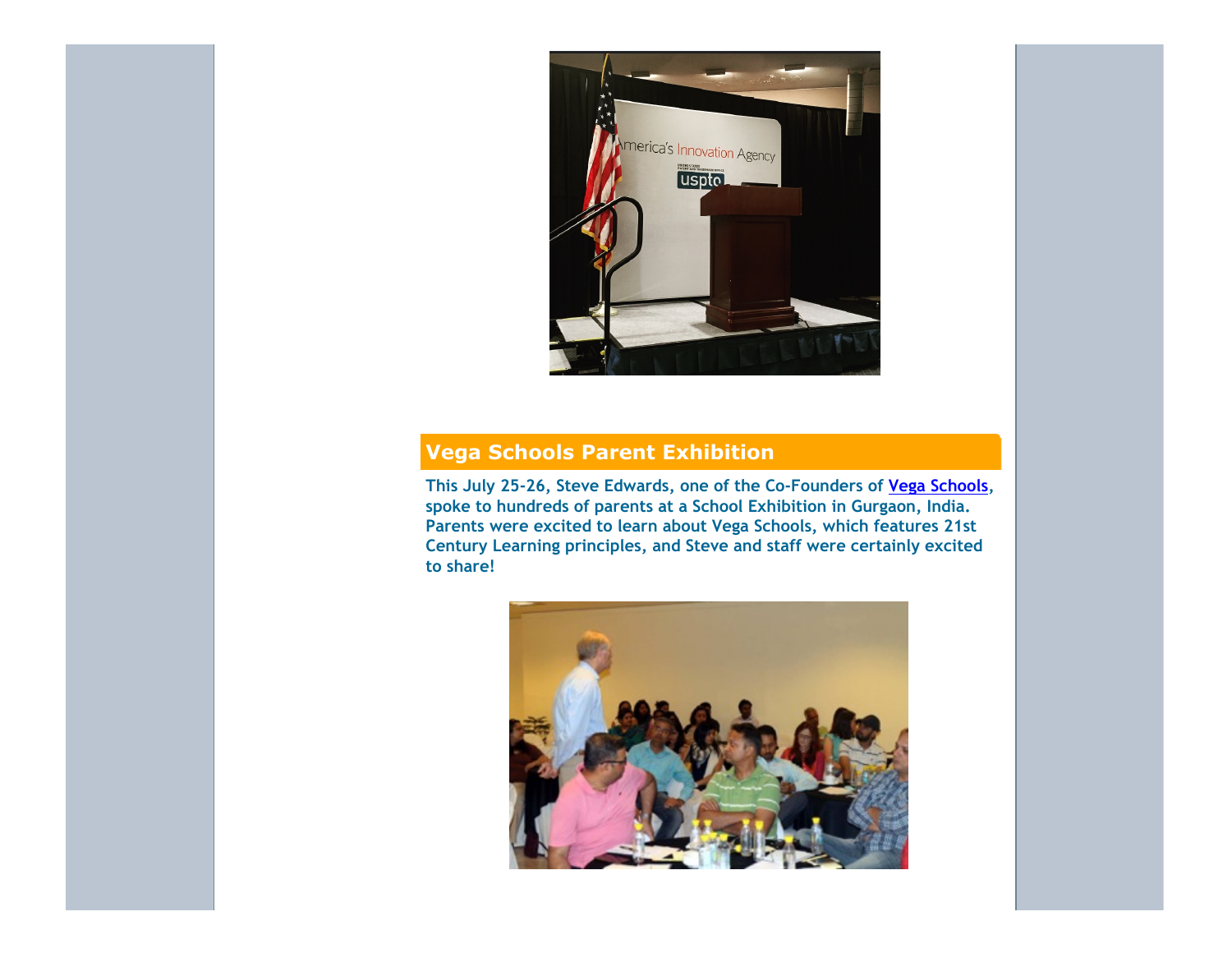

# **NYAR Conference Las Vegas**

**Save the date! This November 5‐7, the National Youth at Risk Conference arrives in Las Vegas, Nevada. Conference attendees will have the opportunity to:**

- **Identify specific instructional strategies to increase student engagement and achievement in school.**
- **Examine social issues that place youth at risk and identify steps to address these issues to increase student engagement and achievement in school.**
- **See Dr. Steven Edwards in action!**

### **THOUGHT LEADER**

Alexandria, VA



### SCHOOL CLIMATE / TRANSFORMATIONAL LEADERSHIP Settings

Accommodating the unique needs in rural settings to improve a positive school climate, attendance, achievement, graduation, and college and career readiness for all students, especially high-poverty populations.

PRESENTATION: "Everyone Wants Reform, But No One Wants Change: The Demons Of Status Quo"

# **Let's Be Social**

**Stay on top of all the news happening within Edwards Ed and beyond:**

**Link up with us on our LinkedIn page!**

**We like you! Have you 'liked' us?**